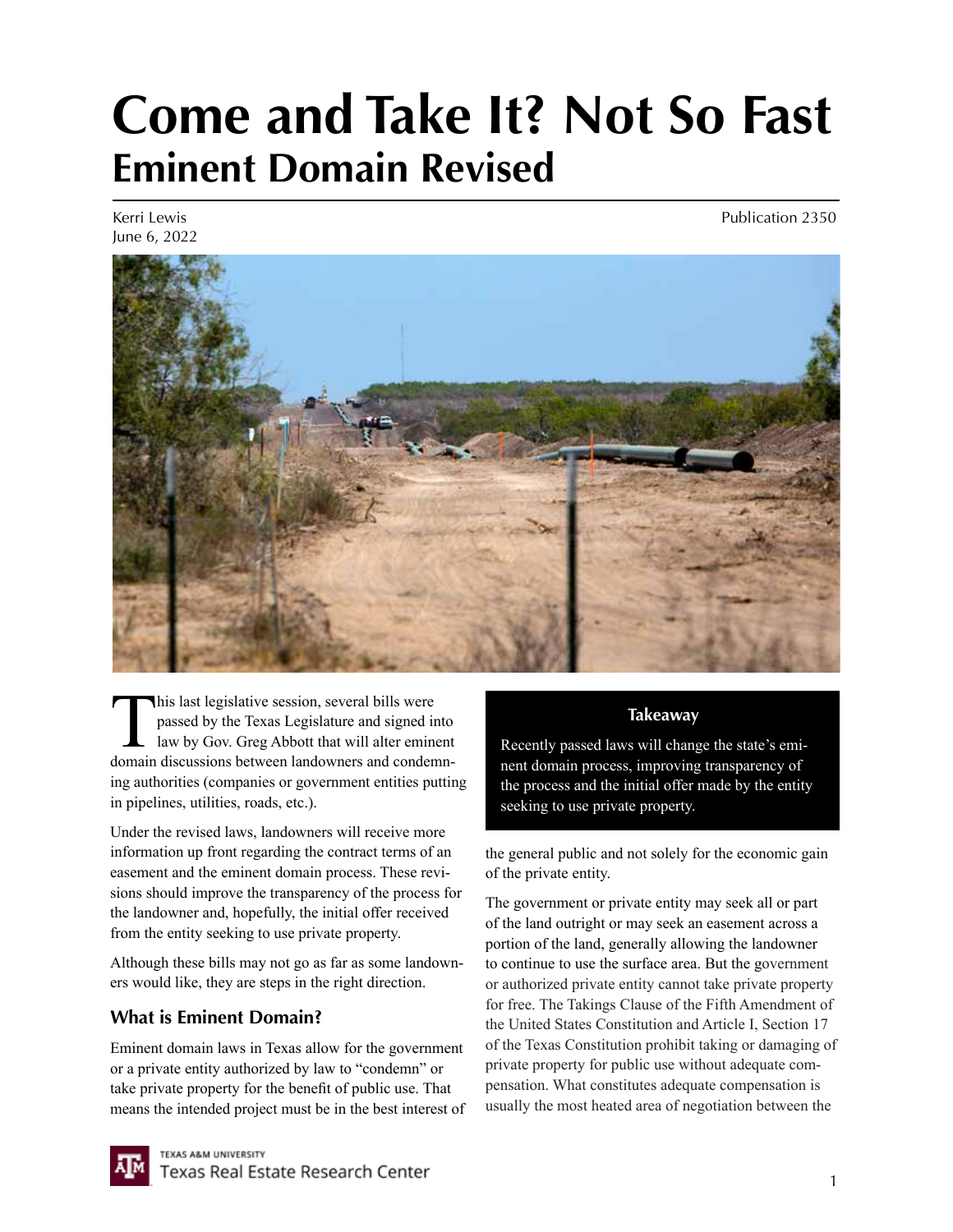landowner and the entity with eminent domain authority. Other areas of negotiation revolve around surface use and other potential damage to the property, livestock, or crops.

## **What is Condemnation?**

Condemnation is the exercise of the power of eminent domain. In Texas, the condemnation process is outlined in Sections 21.012 through 21.016 of the Texas Property Code.

The formal condemnation process comes into play only if the landowner and entity with eminent domain authority (also referred to as a condemning entity) cannot agree on the amount of compensation for the land.

# **What is the Landowner's Bill of Rights?**

The Landowner's Bill of Rights requirements are set out in Texas Government Code Section 402.031 and Chapter 21 of the Texas Property Code. It applies to any attempt by the government or a private entity to exercise eminent domain authority to take private land.

The Office of the Attorney General (OAG) of Texas provides a plain-language statement of the landowner's rights contained in the referenced statutes. That statement is titled "Landowner's Bill of Rights" and is on the OAG's website. It contains 11 statements about what an entity must do and what a landowner can do when eminent domain is exercised. In addition, it includes information about the condemnation procedure, the condemning entity's obligations to the property owner, and the property owner's options during a condemnation.

Additional addenda described under HB2730 below are now a part of the Landowner's Bill of Rights. A recently updated version that includes all relevant legislative changes is online (use QR code to access it).



### **Recent Legislative Changes**

**HB 2730** (effective Jan. 1, 2022). This bill made the most comprehensive changes to the eminent domain process. It changed relevant sections of the Texas Government Code, Occupations Code, and Property Code. Specifically, the revisions:

- require the Landowner's Bill of Rights prepared by the OAG to
	- o include notice that the property owner has the right to file a written complaint with the Texas

Real Estate Commission (TREC) about misconduct by a registered easement or rightofway agent acting on behalf of the entity exercising eminent domain authority;

- o add addenda of the new required terms for easement conveyance documents for pipelines (Addendum A) and electric transmission lines (Addendum B);
- o add an addendum of optional terms for those easement conveyance documents that a landowner can negotiate (Addendum C); and
- o be reviewed every two years with public input.
- allow the landowner and entity to amend, alter, or omit the contract terms set out in the above-referenced addenda by agreement;
- authorize TREC to
	- o add continuing education requirements for right-of-way agents;
	- o issue a probationary certificate to right-of-way agents; and
	- o suspend or revoke a right-of-way certificate if the agent accepts a financial incentive to make an initial offer less than the adequate compensation required by law.
- require the initial offer by an entity with eminent domain authority to a landowner to be in writing and include
	- o a copy of the Landowner's Bill of Rights, including prescribed addenda;
	- o a statement in bold print, with larger font, indicating whether the compensation being offered includes damages to the remainder of the property or a certified appraisal of the property that includes damages to the remainder;
	- o the conveyance document, unless certain listed exclusions apply; and
	- o name and telephone number of a representative of the entity.
- require petitions in a condemnation lawsuit be sent by first class mail, in addition to certified mail, return receipt requested; and
- set deadlines for appointment of special commissioners and alternate special commissioners in a condemnation suit.

**HB 4107** (effective Sept. 1, 2021). This bill requires common carrier pipeline entities to provide two days advance written notice to the landowners of their intention to enter the property to conduct a survey under their



**TEXAS A&M UNIVERSITY** 

Texas Real Estate Research Center